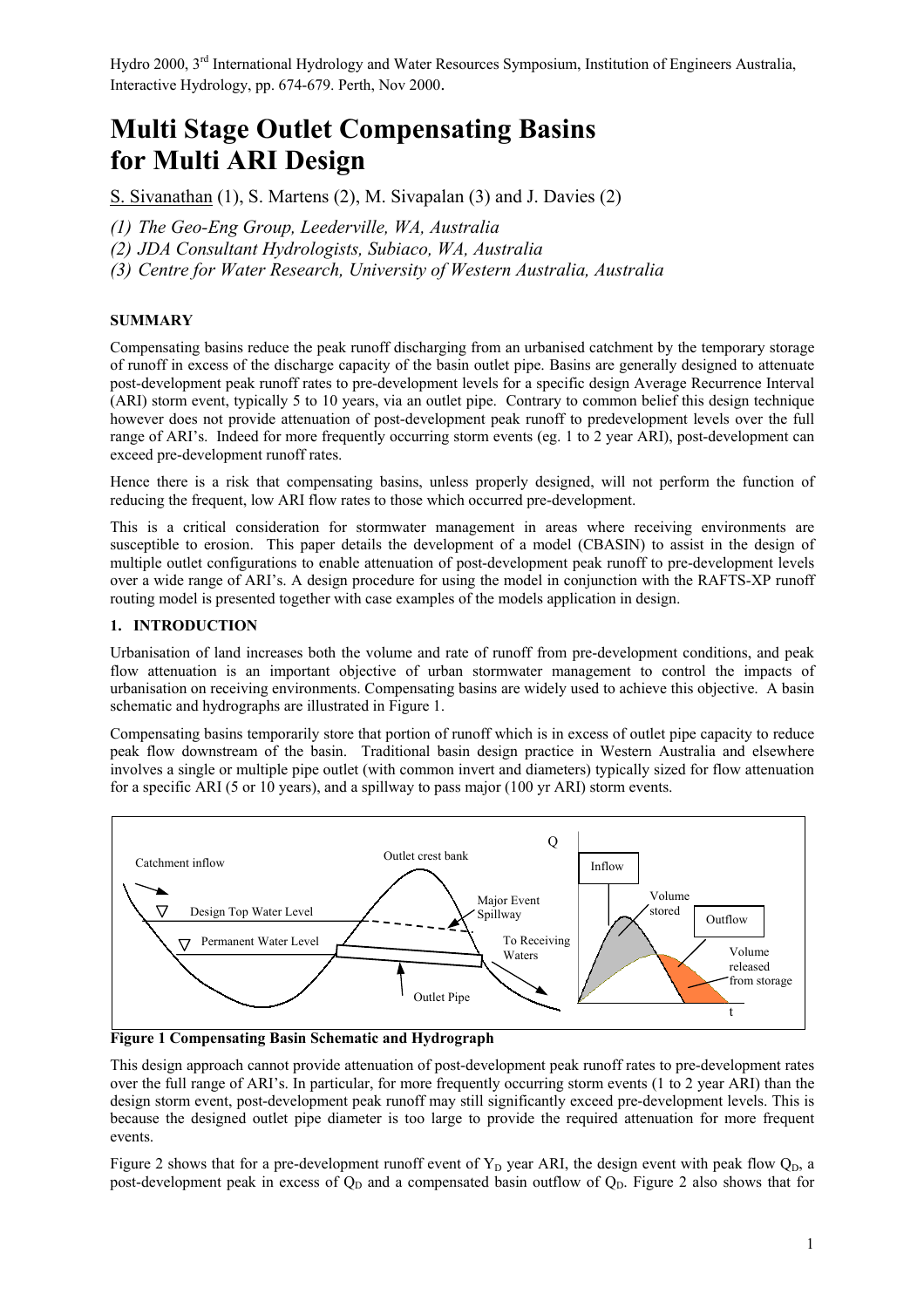more frequent events  $Y_1 \le Y_D$  year ARI, a lower pre-development peak  $Q_1$  however both post-development basin inflow and outflow exceed  $Q_1$ , indicating that the basin is not attenuating small ARI flows  $Y_1 \le Y_D$  to predevelopment levels.



**Figure 2 Traditional (Single Invert Outlet) Basin Hydrographs Compared with Pre-Development**

This is a critical consideration for stormwater management, particularly in areas where receiving environments are susceptible to erosion. This is the case in urbanised catchments worldwide, especially where there is significant topography and erodible soils. In Western Australia this is particularly important in the context of urban development in steeper catchment with comparatively higher erosion risk located on the Darling Scarp, but less of a consideration on the coastal plain including the city of Perth (Figure 3).

Whereas attenuation of major flow events is a consideration for flood protection of downstream communities. the insidious process of erosion of drains and creeks downstream of urban areas is more evident on a routine basis. This is particularly an issue for local government engineering departments whose responsibilities typically include maintenance of a myriad of minor flow channels, where ongoing erosion in minor storm events is very evident.



**Figure 3: Location of Perth and the Darling Scarp**

The approach recommended in this paper is a refinement of a procedure described in a WA manual for managing urban stormwater quality (WRC, 1997). The manual incorporates water sensitive design principles and provides guidelines for best planning and management practices.

The manual recommends the use of multiple stage outlets in constructed wetland and basin design, however design techniques are primarily presented in terms of increasing retention time to manage discharge water quality rather than design techniques for managing peak discharge.

This paper provides a specific methodology and guidelines to assist practitioners in design of these outlets for peak flow attenuation over a wide range of ARI's. The paper supports the approach of WRC (1997), and facilitates its interpretation.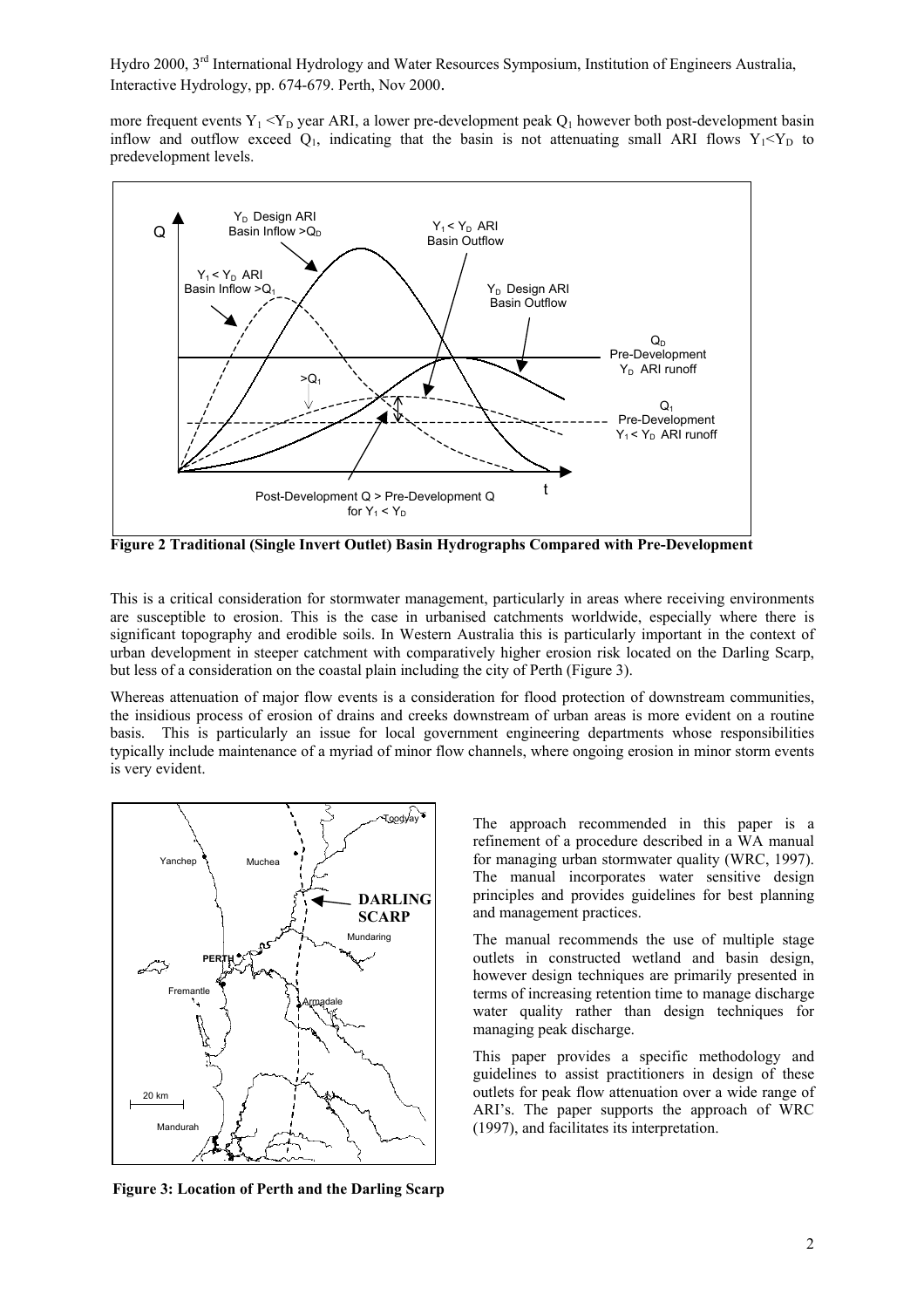#### **2. MULTIPLE STAGE & RISER OUTLETS**

A riser outlet comprises of a series of orifices along a vertical pipe, with a spillway at the top of the riser to take flows when the capacity of the riser is exceeded. The riser outlet is designed by determining the diameter, spacing, and number of orifices required, and a spillway level and capacity if required.

Assuming inlet control, the stage/discharge relationship can be derived as follows. When an orifice is not fully immersed, outflow can be determined by the circular-crested weir equation (Ramamurthy  $&\text{Vo}, 1993)$ :

$$
Q = \frac{2}{3} C_D \sqrt{(2gH)^3} \qquad \text{---} (Eqn 1)
$$

*Where Q is the discharge passing over a unit length of the weir*  $(m^3/s)$ *,*  $C_D$  *is the coefficient of discharge, g is acceleration due to gravity (m/s2 ), and H is the total head of the approaching flow above the weir (m).*

When fully immersed, outflow is determined using the orifice equation (Ramamurthy  $&\text{Vo}$ , 1993):

 $Q = C_d A_o \sqrt{2gH}$  ---- (Eqn 2)

*Where Q is the discharge (m<sup>3</sup>/s), A<sub>o</sub> is the orifice diameter (m<sup>2</sup>), C<sub>d</sub> is the orifice drag coefficient and H is the height of water level above the centre of the orifice (m).* 

#### **3. CBASIN SPREADSHEET MODEL**

CBASIN (Sivanathan, 1999) is a spreadsheet based model developed to assist in the design of riser outlets and enable the testing of various riser and spillway configurations, including variable orifice numbers, diameters, and levels to attenuate flows over a wide range of ARI's. CBASIN calculates a stage discharge relationship for flow through each orifice, which are accumulated to determine a total stage discharge relationship for a given outlet configuration.

Application of riser outlet theory in CBASIN is illustrated (Figure 4) considering a riser with three orifices. Assuming the changing water level is denoted by  $h_w$ , the orifices are of equal diameter D, and Q is the outflow:

- (1) if  $h_w < h_1$ , then  $Q = 0$
- (2) if  $h_1 < h_w < (h_1 + D)$ , then  $Q =$  weir formula for first outlet

$$
\Rightarrow Q = \frac{2}{3} C_D \sqrt{2g} (h_w - h_1)^{3/2}
$$

(3) if  $(h_1 + D) < h_w < h_2$ , then Q = orifice formula for first outlet



**Figure 4: Schematic of Riser with 3 Orifice Outlet**

 $\left\{\begin{array}{c} \phantom{a}\\ \phantom{a}\\ \phantom{a}\end{array}\right\}$  $\Rightarrow Q = C_D \frac{\pi D^2}{4} \sqrt{2g \left\{ h_w - (h_1 + \frac{D}{2}) \right\}}$ 

3  $\top$   $\rightarrow$  ) (  $\top$   $\sim$  ORIFICE  $_{-1}$   $\top$   $\sim$  ORIFICE  $_{-2}$ 

- (4) if  $h_2 < h_w < (h_2 + D)$ , then  $Q =$  weir formula for second outlet  $\Rightarrow Q = \frac{2}{3} C_D \sqrt{2g} (h_w h_2)^{3/2} + Q_{ORIFICE_1}$  add Operator is the discharge from the first outlet add  $Q_{ORIFICE 1}$ ; the discharge from the first outlet
- (5) if  $(h_2 + D) < hw < h_3$ , then  $Q =$  orifice formula for second outlet add  $Q_{ORIFICE-1}$
- (6) if  $h_3 < h_w < (h_3 + D)$ , then  $Q =$  weir for for third outlet, add  $Q_{ORIFICE 1}$  and  $Q_{ORIFICE}$ discharge from the second outlet.
- (7) if  $(h_3 + D) < h_w$ , then  $Q =$  orifice formula for third outlet add QORIFICE 1 and QORIFICE 2

$$
\Rightarrow Q = C_D \frac{\pi D^2}{4} \sqrt{2g \left\{ h_w - (h_2 + \frac{D}{2}) \right\}} + Q_{ORIFICE\_1}
$$

$$
\text{ formula}_{2, \text{ the }} \Rightarrow Q = \frac{2}{3} C_D \sqrt{2g} (h_w - h_3)^{3/2} + Q_{ORIFICE\_1} + Q_{ORIFICE\_2}
$$

 $Q = C_D \frac{\pi D^2}{4} \sqrt{2g\left\{h_w - (h_3 + \frac{D}{2})\right\}} + Q_{ORIFICE\_1} + Q_{ORIFICE}$ 

 $-\frac{2}{3}2g\big\{h_{w}-(h_{3}+\frac{D}{2})\big\}$ 

 $\Rightarrow Q = C_D \frac{\pi D^2}{4} \sqrt{2g \left\{ h_w - (h_3 + h_1) \right\}^2}$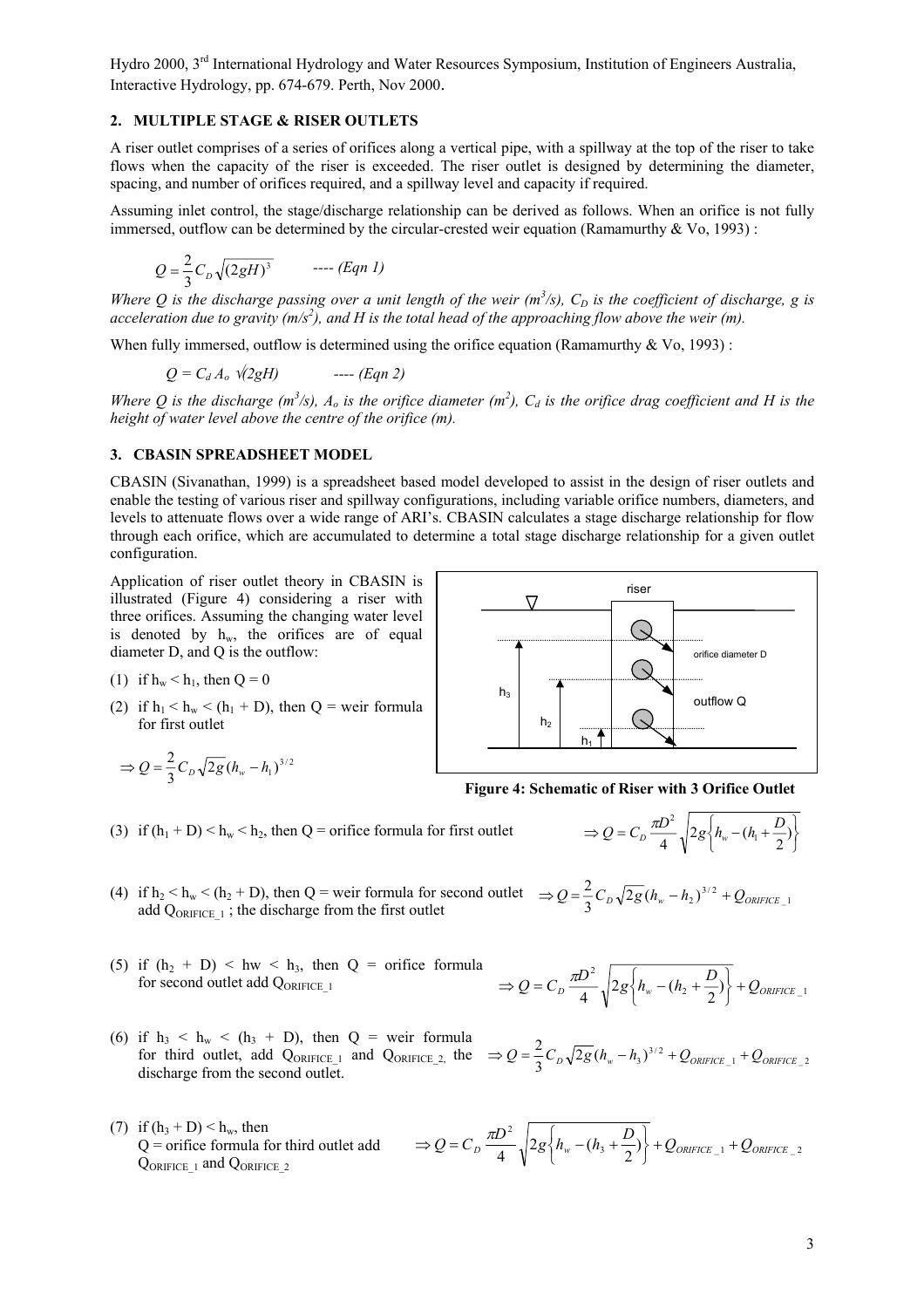# **4. DESIGN TECHNIQUE USING RAFTS-XP & CBASIN**

The RAFTS-XP runoff routing model (WP Software, 1994) is widely used in the design of compensating basins. The model has limited capacity to model multiple outlet configurations. Use of CBASIN in conjunction with RAFTS-XP involves a technique of iterative RAFTS-XP modelling to determine the stage discharge curve to attenuate post-development flows to pre-development levels for the required range of ARIs. The resulting stage discharge curve is then input to CBASIN and riser outlet parameters iterated to match the required discharge characteristics (Figure 5).

Application of CBASIN is valid assuming free discharge from the basin with no backwater effects.

# **5. CASE EXAMPLE**

This case example is based on a 50 ha residential development located approximately 30 km east of Perth in the Darling Scarp, where a compensating basin with single outlet pipe and spillway was constructed for 10 year ARI attenuation of postdevelopment flows to pre-development levels. Downstream of the development and its compensating basin, the receiving environment is largely agricultural land on moderate slopes and susceptible to erosion. Downstream farm dams are periodically filled by sediment deposition and perceived increases in the quantity of sediment since residential development has resulted in community concern.



**Figure 5 Comparison of rating curves using CBASIN**

Site constraints limited the basin size to a maximum storage capacity of approximately  $3800 \text{ m}^3$ . The outlet pipe diameter of the basin was 300 mm, the minimum acceptable outlet diameter of the governing local authority. This resulted in the post-development flow at the 10 year design ARI being virtually equal to pre-development. The spillway level was set at the 10 year ARI basin water level.



**Figure 6 : Flood Frequency Curve for Case Example**

Modelling of pre-development and postdevelopment conditions using RAFTS-XP for the compensating basin for 2 to 100 year ARI events showed that while the basin provided the required attenuation to predevelopment levels at the 10 year ARI event, for all other storm events post-development basin outflows exceeded pre-development levels.

For frequently occurring events, flows were still typically in the order of two times greater (Figure 6) than pre-development levels.

It is these flows which occur year after year and rapidly cause erosion problems, soon after basin construction, rather than the rarer flood events

Iterative modelling using RAFTS-XP was completed to derive the required storage discharge relationship for attenuation of the full range of ARI's. CBASIN was then used to analyse various multiple stage outlet configurations. Examples of multi stage orifice arrangements providing attenuation over a range of ARI's are shown in Figures 7a and 7b. The orifice arrangement shown in Figure 7b consisting of five vertical orifices with multiple horizontal orifices at the higher stage levels was found to provide the best attenuation.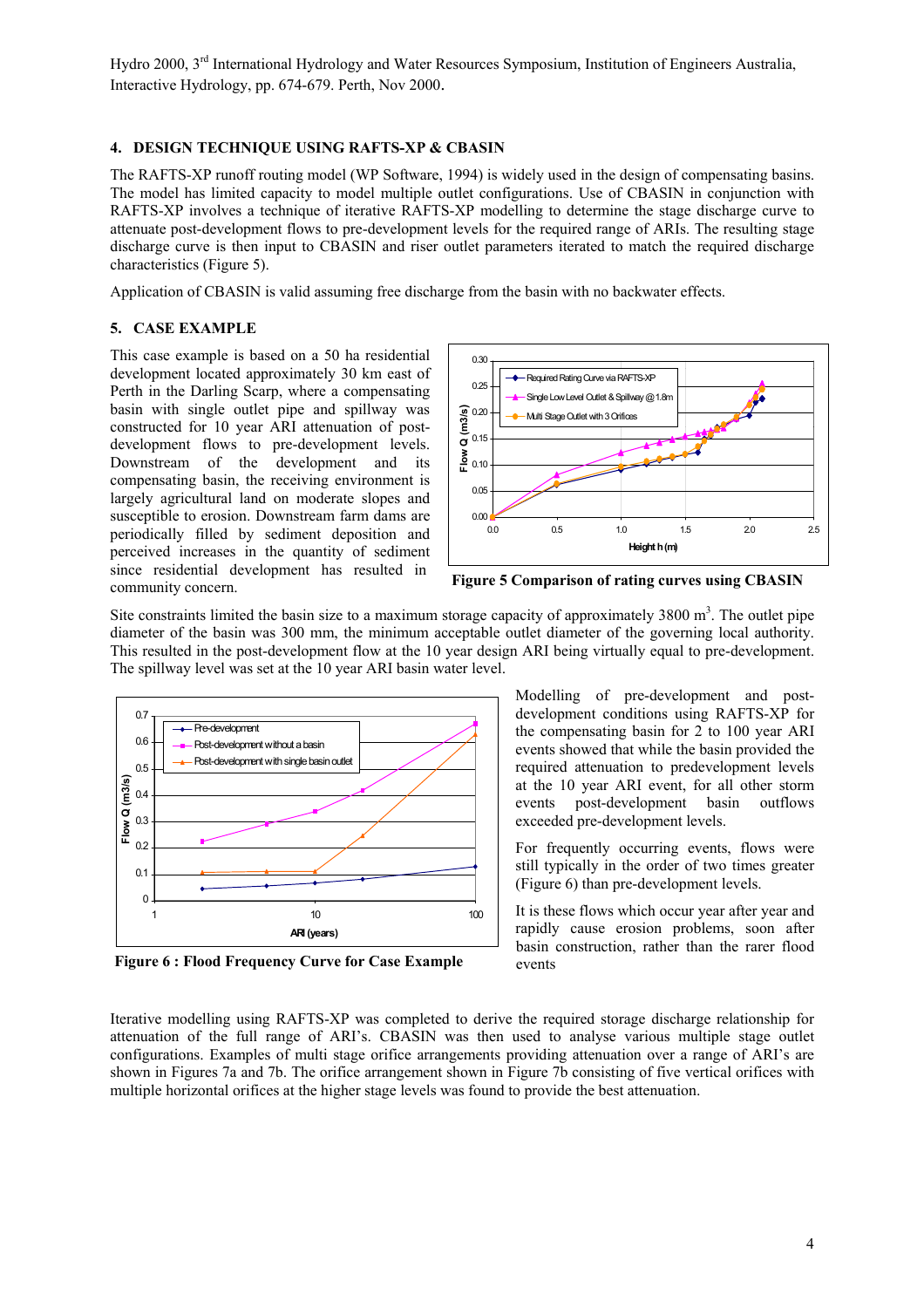Hydro 2000, 3rd International Hydrology and Water Resources Symposium, Institution of Engineers Australia,



**Figure 7a : Four Vertical Orifices Configuration Figure 7b : Five Vertical Orifice Levels with**



**Multiple Horizontal Orifices at Higher Levels**

# **6. CONCLUSION**

Traditional compensating basin design which adopts a single outlet configuration does not ensure that postdevelopment basin outlet is reduced to pre-development rates over a broad range of ARI's. In fact in most cases post-development basin outflow will exceed pre-development for all but the specific ARI design event.

Multiple stage outlet however can satisfy this condition by allowing for an increase in attenuation storage with stage, commensurate with the increasing ARI.

The program CBASIN was developed to assist in the analysis of multiple stage outlets to provide attenuation over the full range of ARI's. It has been used in this paper to demonstrate a simple alternative basin design methodology for considering peak flow attenuation which can be adopted through conjunctive use of a spreadsheet based model together with existing basin design software (RAFTS-XP).

#### **7. RECOMMENDATION**

Design of compensating basins should ensure that flow events both less than and greater than the design event are adequately reduced to protect downstream receiving environments. Where problems are considered likely, appropriate software should be developed and expert advice obtained.

## **8. ACKNOWLEDGEMENTS**

Research for this paper was undertaken as a final year honours project by S Sivanathan at the University of Western Australia (UWA) under the supervision of M. Sivapalan and assisted by S Martens and J Davies. The authors acknowledge the assistance of XP-Software in providing the model RAFTS-XP to UWA at a discount rate.

#### **9. REFERENCES**

- 1. Nix, S (1994), Urban Stormwater Modelling and Simulation, CRC Press, Inc, USA.
- 2. Stormwater Management Volume One: Stormwater Policy Handbook (1997), MA Dept of Environmental Protection & MA Office of Coastal Zone Management.
- 3. Guo, Y. & Adams, B.J. (1999), "An analytical probabilistic approach to sizing flood control detention facilities", Water Resources Research, Vol 35 (8), p 2457-2468.
- 4. Boenisch, M.E. & Ogle, A.P. (1989), "Detention Storage for Controlling Discharges from Development Sites", Fifth National Local Government Engineering Conference, Sydney.
- 5. Rosener, L.A (1989), "Current Water Quality Issues in Stormwater Management in the United States" Hydrology and Water Resources Symposium, University of Cantebury Christchurch, New Zealand.
- 6. Waters & Rivers Commission (1998), A Manual for Managing Urban Stormwater Quality in Western Australia, The Institution of Engineers.
- 7. Ramamurthy, A.S. & Vo, N.D. (1993), "Characteristics of Circular-Crested Weir", Journal of Hydraulic Engineering Vol 119.
- 8. Curtis, D.C & McCuen, R.H (1997), "Design Efficiency of Stormwater Detention Basins", Journal of the Water Resources Planning and Management Division, Vol 103, p125-140.